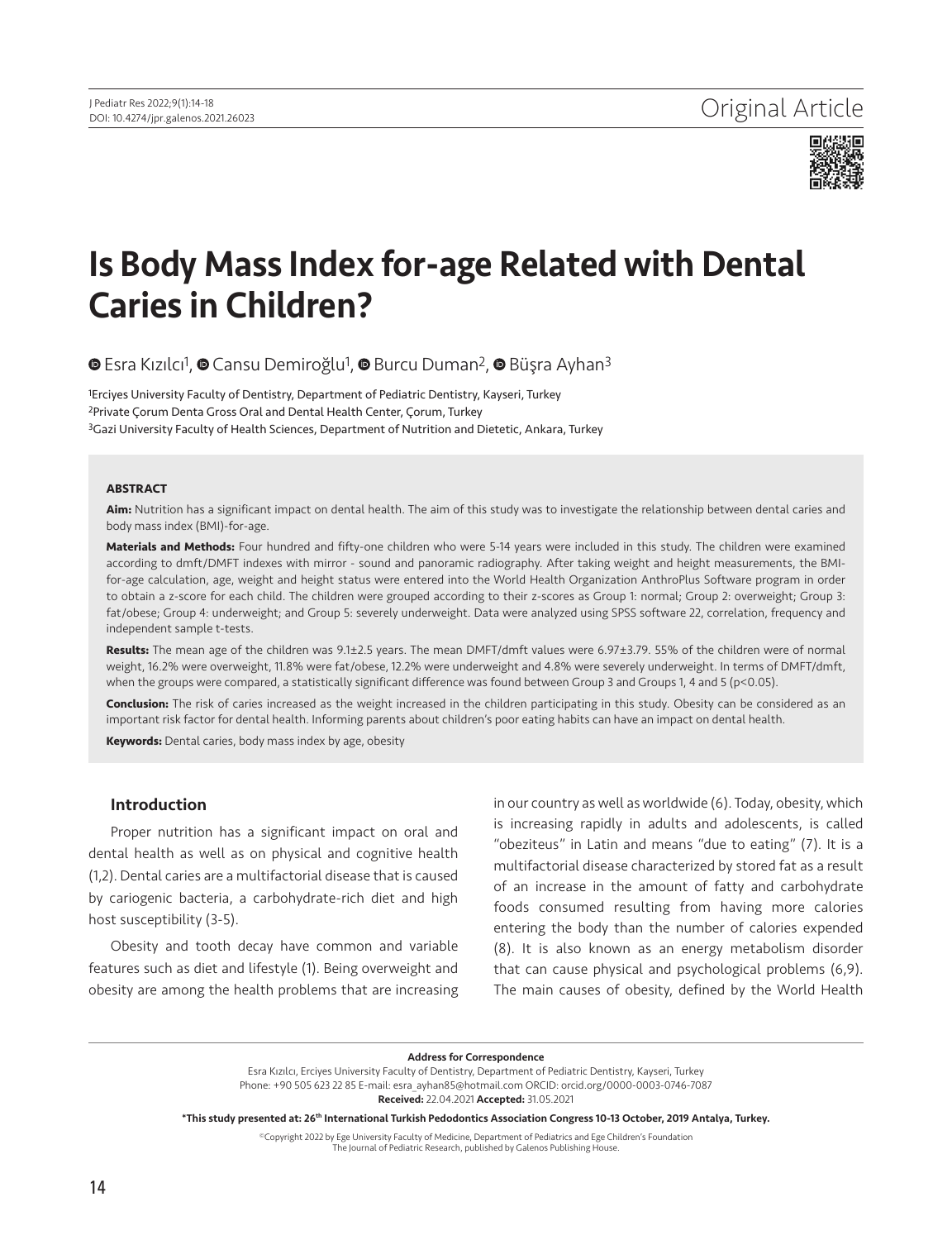Organization (WHO) as a global epidemic, are considered to be environmental factors such as practical living conditions, immobility, eating habits, in addition to genetic and physical factors (7).

The nutritional habits of children are among the most important causes of both childhood obesity and dental caries. Some children who experience early tooth loss may face problems such as weight gain due to incomplete digestion resulting from a decrease in chewing function (1). Tooth loss and caries may also be associated with both obesity and weakness. Weight loss can be seen in children who have difficulty feeding due to early tooth loss and painful teeth. Severe dental caries can reduce the action of eating and thus cause weight loss (10).

Among the obesity criteria of the WHO is the body mass index (BMI), also called the Quetelet index. BMI is calculated by dividing an individual's body weight by the square of his/ her height (BMI=kg/m<sup>2</sup>). The classification of children and adolescents is different from adults and "z-score" values are used (4). As growth and development continues in children, body fat changes; therefore, the assessment of BMI in children and adolescents is made by BMI-for-age; those who are in the 5<sup>th</sup> percentile and below are considered as "underweight", those who are in the 85<sup>th</sup> percentile and above are at risk of being "overweight" and those who are in the 95th percentile and above are considered as "overweight"  $(11).$ 

In many studies relating to obesity and dental caries, the relationship between BMI and caries in the child age group has been evaluated (2,10,12-14). García Pérez et al. (15) used BMI-for-age in their study and examined the relationship between the caries experience and obesity in Mexican 8-12 year-old school children. The aim of the current study was to investigate the relationship between dental caries and BMI-for-age (normal, overweight, obese, underweight and severely underweight) in a group of 5-14 year-old Turkish children. Secondly, it was hypothesized that the results obtained from evaluating caries with BMI-for-age might be different from results obtained using BMI.

# Materials and Methods

According to the power analysis, the n value was calculated to be 451 with a confidence interval of  $\alpha$ =0.05 and  $\beta$ =0.95. Those children between the ages of 5-14 who applied to the Department of Pedodontics in Erciyes University were included in this study. Ethics committee approval was received for this study from Erciyes University Faculty of Medicine (approval no: 2020/60, date: 29.01.2020).

Those patients with systemic diseases which may affect growth and development were excluded from this study. After obtaining consent forms from the patients and their parents stating that they want to participate in the study, the demographic information (age, gender, etc.) of the patients was recorded.

## Study Design

The participants were asked to remove their shoes in order to record their body weight and height measurements; a Tanita® scale (Bc601 model) with integrated stadiometer was used to perform both measurements. The BMI-for-age calculation was made by entering the age, weight and height measurements into the WHO AnthroPlus Software program and the z-score was obtained. The children were grouped according to their z-scores as Group 1: normal, Group 2: overweight, Group 3: fat/obese, Group 4: underweight, and Group 5: severely underweight. The calculations of anthropometric evaluations were made by a nutritionist and dietetics specialist.

Intraoral examination was made after the teeth were air-dried by a research assistant dentist with the help of a mouth mirror and dental probe. The measurements were recorded by another dentist. According to the criteria determined by the WHO, the DMFT (decay, missing, and filled teeth) index was used to determine the number of caries in permanent teeth and the dmft index was used in primary teeth. The existing periapical and panoramic radiographs of the patients were used in the diagnosis of interface caries.

The data were analyzed by correlation, frequency and independent sample t-tests using the IBM SPSS Statistic (v.22) software.

# Results

The average age of the children who participated in this study was 9.1±2.5 years. Of these, 52% (n=234) were female and 48% (n=217) were male. Average DMFT/dmft values were found to be 6.97±3.79. It was found that 425 of the children in the study group had at least 1 caries. The caries percentages of the females and males were 91% and 97%, respectively. There was no significant difference in the number of caries between the two groups (p>0.05). When the children were grouped according to their BMI-for-age values, 55% of them were found to be normal (n=248), 16.2% were overweight (n=73), 11.8% were obese (n=53), 12.2% were underweight, (n=55) and 4.8% were severely underweight (n=22). Overweight and obese participants constituted 24% of the group. 45% (n=24) of Group 3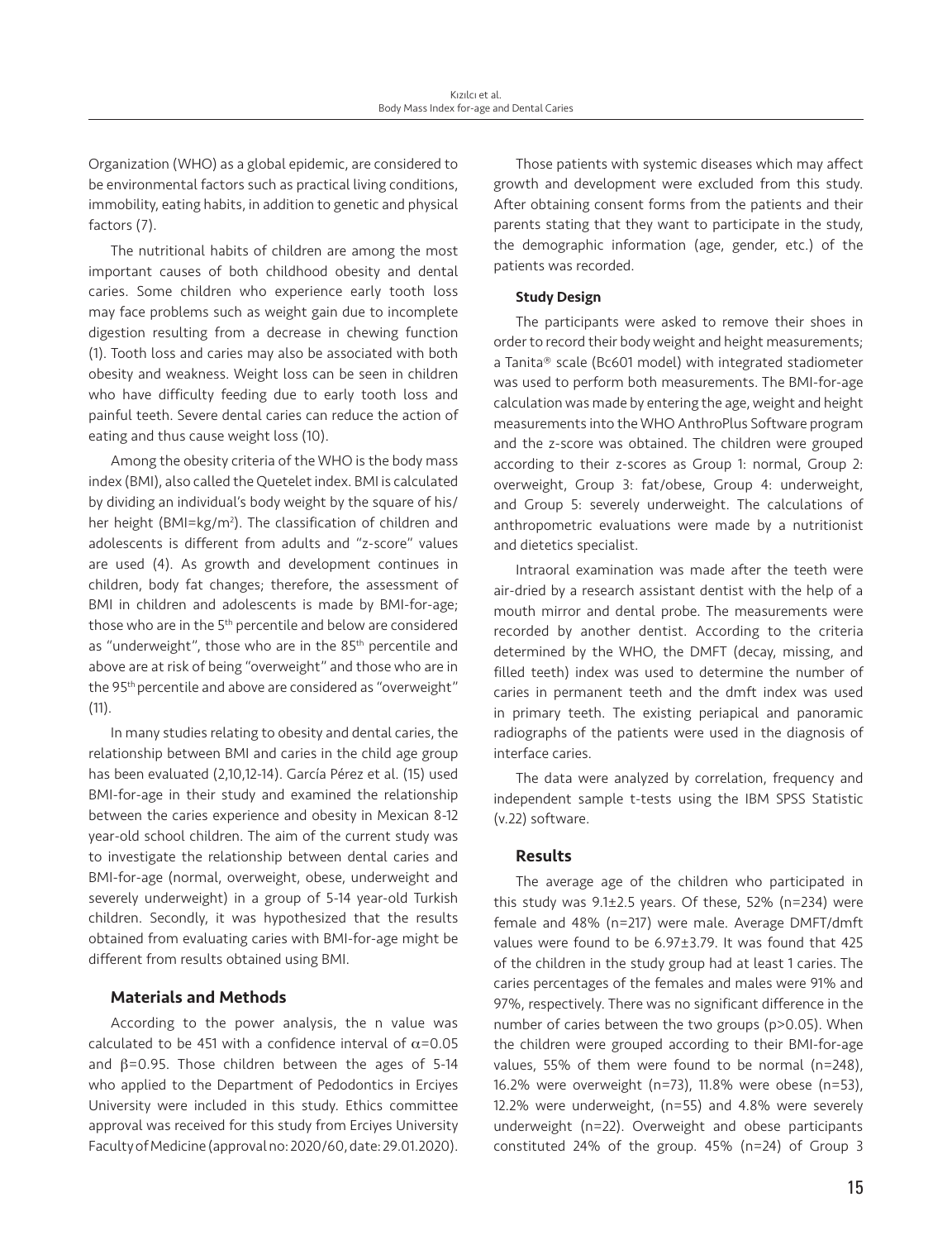were girls and 54% (n=29) were boys (Table I). There was no significant relationship between gender and obesity (p>0.05). In terms of the DMFT/dmft index, when groups were compared according to their BMI-for-age (Graph 1), no difference was observed between obese participants and overweight participants (p>0.05). A statistically significant difference was found between Group 3 and the other 3 groups (Group 1, Group 4 and Group 5) (p<0.05). There was no significant difference observed when the other groups were compared with each other (p>0.05). No relation was

| <b>BMI-for-age</b> |        | n   | %    |
|--------------------|--------|-----|------|
|                    | Female | 131 | 52.8 |
| Group 1            | Male   | 117 | 47.2 |
|                    | Total  | 248 | 100  |
| Group 2            | Female | 35  | 47.9 |
|                    | Male   | 38  | 52.1 |
|                    | Total  | 73  | 100  |
| Group 3            | Female | 24  | 45.3 |
|                    | Male   | 29  | 54.7 |
|                    | Total  | 53  | 100  |
| Group 4            | Female | 33  | 60   |
|                    | Male   | 22  | 40   |
|                    | Total  | 55  | 100  |
| Group 5            | Female | 11  | 50   |
|                    | Male   | 11  | 50   |
|                    | Total  | 22  | 100  |



**Graph 1.** Diagram showing mean DMFT/dmft among children with different body weights

Group 1: Normal, Group 2: Overweight, Group 3: Fat/obese, Group 4: Underweight, Group 5: Severely underweight *a-bDifferent letters denote the statistical differences (p<0.05)*

observed between the risk of caries and being underweight (p>0.05). The risk of caries increased as weight increased in those children who participated in this study.

# Discussion

In recent years, there has been an increase in overweight and obesity rates due to an increase in over-nutrition habits of children. It has also started to come into prominence in studies investigating the relationship between tooth decay and weight, which are both closely related to dietary habits (14,16,17).

Obesity and overweight status can be measured using the BMI. However, BMI is calculated by dividing body weight (kg) by the square of the height (m), and it does not take into account variable values such as age, gender, and body fat percentage (18). Since growth is on-going in children and adolescents, body fat is in the process of change; for this reason, the evaluation of BMI in children and adolescents according to age will give more accurate results. Therefore, in our study, the BMI-for-age calculation was made by obtaining z-scores by entering age, weight and height measurements into the AnthroPlus Software, as recommended by the WHO for children under the age of 18 years. In many studies, only obesity or severely underweight conditions were evaluated (10,15,19,20). In our study, not only obese and overweight children, but also underweight, severely underweight and normal children were included in the evaluation.

A study in Mexico found that approximately one-fifth of students were obese, and the proportion of overweight and obese children constituted 37.7%. of the whole group (15). In our study, 11.8% of the children who participated were found to be obese, and the overweight and obese groups together constituted 24%. Comparing these two studies, the lower values obtained in our study may stem from different eating habits within our country. We believe that it is possible to provide data to explain any differences by an evaluation of the nutritional habits of children by dietetic and nutritionist specialists.

Bafti et al. (8) found that tooth decay in the primary teeth of children was inversely proportional to an increase in their body weight. In another study, Benzian et al. (10) investigated the relationship between BMI and dental caries in underweight children and found a significant correlation between BMI and dental caries in low-weight children. On the other hand, Mitrakul et al. (19) and Dikshit et al. (14) argued that there was no significant relationship between dental caries and BMI.

ſ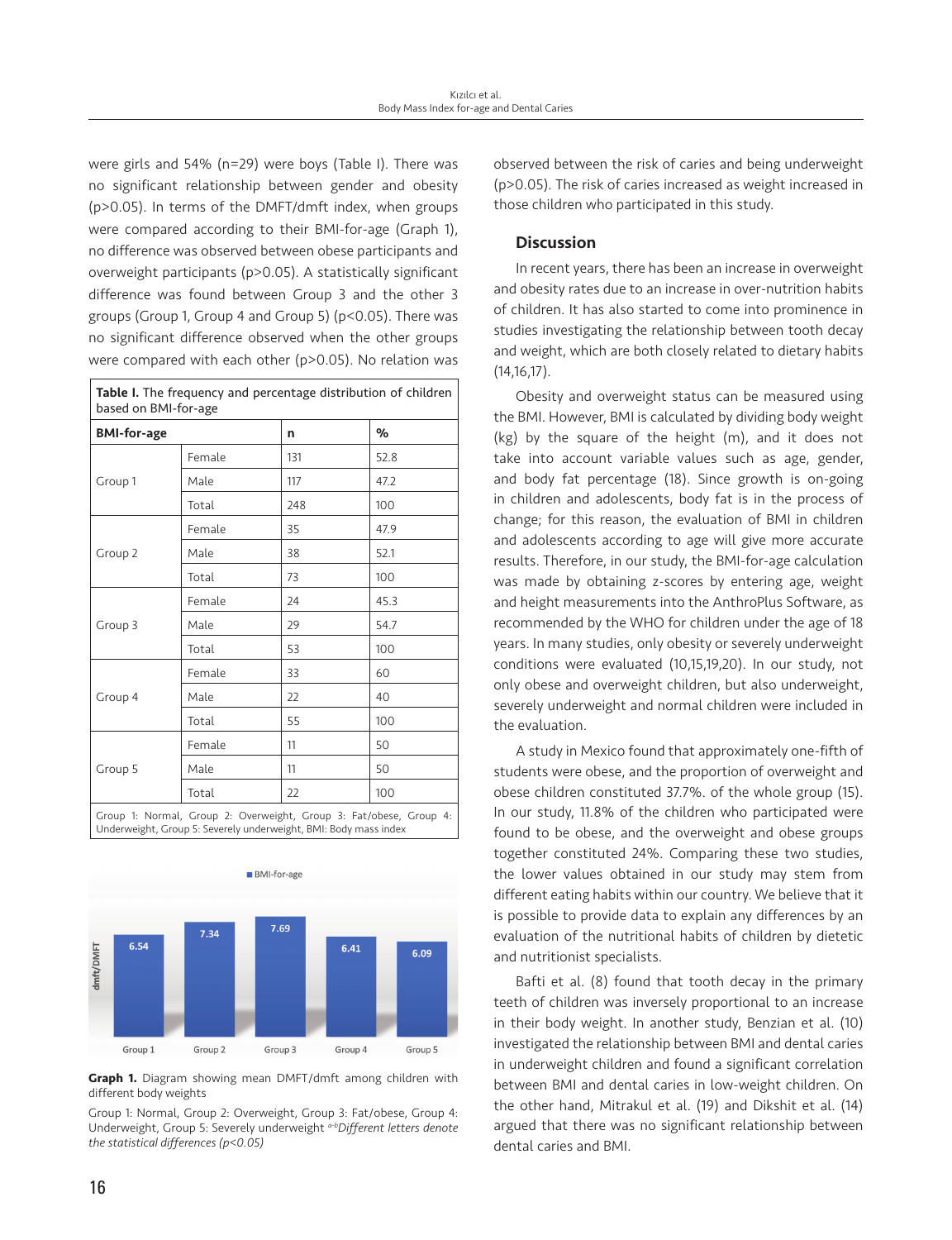In many studies, the risk of dental caries was found to be higher in overweight and obese children (21-23). Cheng et al. (24) showed that the frequency of dental caries among primary and secondary school children is related to gender, school type, region and BMI. They claimed that extensive studies are needed to confirm the findings of their study and to address existing oral health problems (24). The study conducted by Barrington et al. (25) focused on the incidence of the relationship between obesity and caries. However, they emphasized that sugar and carbohydrate consumption status are factors that should be evaluated primarily for both (25).

Karki et al. (16) declared that children with low or high BMI, regardless of their age, are at risk of developing caries. They emphasized that both underweight and overweight or obese children have common risk factors relating to their diet (16).

Another related study conducted by Willerhausen et al. (2) also found a significant relationship between being overweight and caries. According to the results of our study, a positive relationship was found between obesity and caries and these results support the findings of the study conducted by Willerhausen et al. (2).

In addition, in the study conducted by García Pérez et al. (15), in which BMI-for-age evaluations were used as in our study, it was reported that there was an inversely proportional relationship between obesity and caries as was also seen in other studies using BMI (8,10). However, it was emphasized that caries is a complex process including a contribution of various factors such as fluoride consumption, sugar intake, and brushing teeth, none of which should be ignored (18). In our results, there was no significant relationship between underweight children and the incidence of caries, which is in contrast to the results given by García Pérez et al. (15). We presume that this situation may be due to the low number of underweight children in our study group or to different eating habits among countries.

However, as mentioned in the results of some studies, explaining the relationship between caries and BMI by various factors such as poor eating habits, frequency and times of sugar consumption, malnutrition, frequency of brushing teeth, fluoride intake or a sedentary lifestyle is a complex process (26,27).

# Study Limitations

One of the limitations of this study was that the sugar and carbohydrate consumption of children was not evaluated together with BMIs-for-age. The small sample size for severely underweight children was another limitation for our study.

Nkambule et al. (17) stated that the incidence of caries is associated with an availability of access to health services rather than to other factors. In our study, we tried to eliminate this parameter by means of a working group who could access health services in our clinic. However, it should not be forgotten that field studies may reveal different results.

# Conclusion

Why this paper is important to pediatric dentists/ pediatricians:

- Within the limitations of this study, no relationship between the risk of caries and being underweight was found.

- Obesity was found to be an important risk factor for oral and dental health.

- Parents should be informed that their child's bodymass-index for age has an impact on oral and dental health.

## **Ethics**

**Ethics Committee Approval:** This study was approved by the ethics committee of Erciyes University, Faculty of Medicine Clinical Research Ethics Committee (number: 2020/60, date: 29.01.2020).

Informed Consent: Informed consent was obtained from all of the parents included in the present study.

Peer-review: Externally peer-reviewed.

## Authorship Contributions

Concept and Design: E.K., C.D., B.D., B.A., Data Collection or Processing: C.D., B.D., Analysis Interpretation: E.K., B.A., Drafting of Manuscript: E.K., C.D., B.D., B.A., Critical Revision: E.K.

Conflict of Interest: The authors declare that they have no conflict of interest.

Financial Disclosure: The authors declared that this study received no financial support.

### References

- 1. Hooley M, Skouteris H, Boganin C, Satur J, Kilpatrick N. Body mass index and dental caries in children and adolescents: a systematic review of literature published 2004 to 2011. Syst Rev 2012; 1:57.
- 2. Willerhausen B, Blettner M, Kasaj A, Hohenfellner K. Association between body mass index and dental health in 1,290 children of elementary schools in a German city. Clin Oral Investig 2007; 11:195-200.